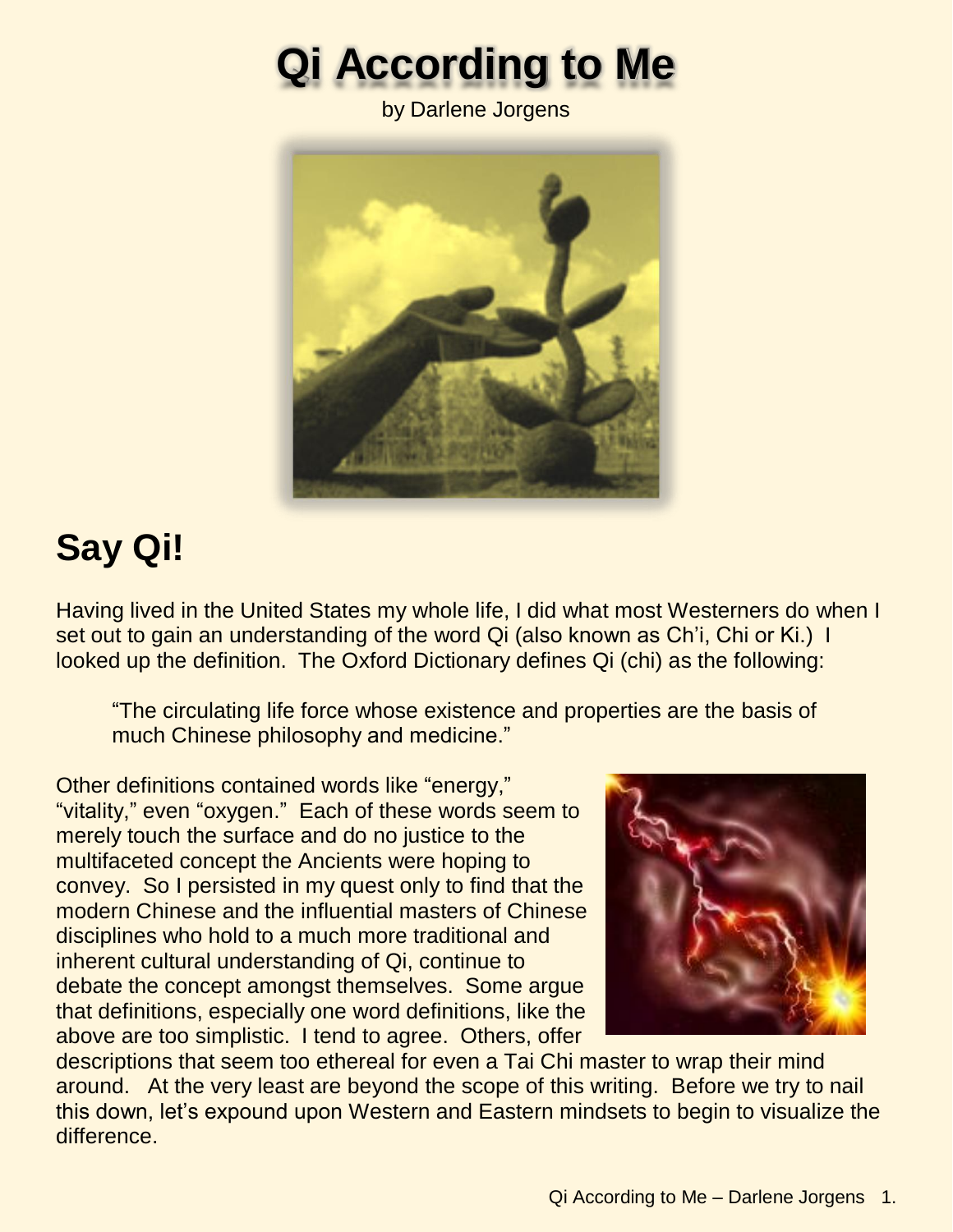#### **Western vs. Eastern**

"The consensus today is that we are naturally equipped with two very distinct abilities in terms of how to think about our experience. We can analyze our experience and break it down into ever-smaller parts, or we can join the parts of our experience together into ever-greater wholes. Both modes of thought are within our power and both have a logic, which governs their reasoning."[1](http://www.the-philosopher.co.uk/plato-and-bicameral-brain.htm)

Basically, as Westerners we are taught to think in terms "ever-smaller parts," this is also known as reductionist thinking. This type of thought originated in the Greco Roman time period with Greek analytical philosophy. Greek philosophy asserted that the brain was sacred because it is where thought originated.

To make application, consider Ephedra (Ma Huang). The Eastern use of the herb Ephedra is as a remedy for asthma. The actual concentration of ephedrine is less than one percent and it contains other constituents that allow the herb to assimilate into the body's metabolism gradually and with very few side effects. In this manner, herbs generally strengthen the body and alleviate the cause of the problem, not the symptoms only.



The Western scientific method reduces Ephedra to what it considers to be the

herb's "active component" in this case, ephedrine. Ephedrine is then isolated from the other constituents which makes a very potent substance with all of the herb's protective substances removed. Its uses include: bronchodilation for breathing problems, a nasal decongestant, raises low blood pressure, as a stimulant in the treatment of myasthenia gravis, narcolepsy, dysmenorrhea, and incontinence/enuresis. Less serious side effects may include: "nervousness, anxiety, dizziness, headache, nausea, loss of appetite or trouble sleeping." Serious side effects include: "chest pain, unusually fast or irregular heartbeat, vomiting, tremor/shakiness, sweating, severe weight loss, difficult or painful urination, and stomach pain." Very serious side effects would be: "severe mental/mood changes, fever, trouble breathing, one-sided weakness, confusion, vision problems, slurred speech, etc."[2](http://www.medicinenet.com/ephedrine-oral/page2.htm#Uses)

The purpose of establishing the differences between the Western and Eastern mindset is to clarify the philosophy and ensuing methodologies. This is an important foundation to understanding the concept of Qi more fully. So with that in mind, let's move on.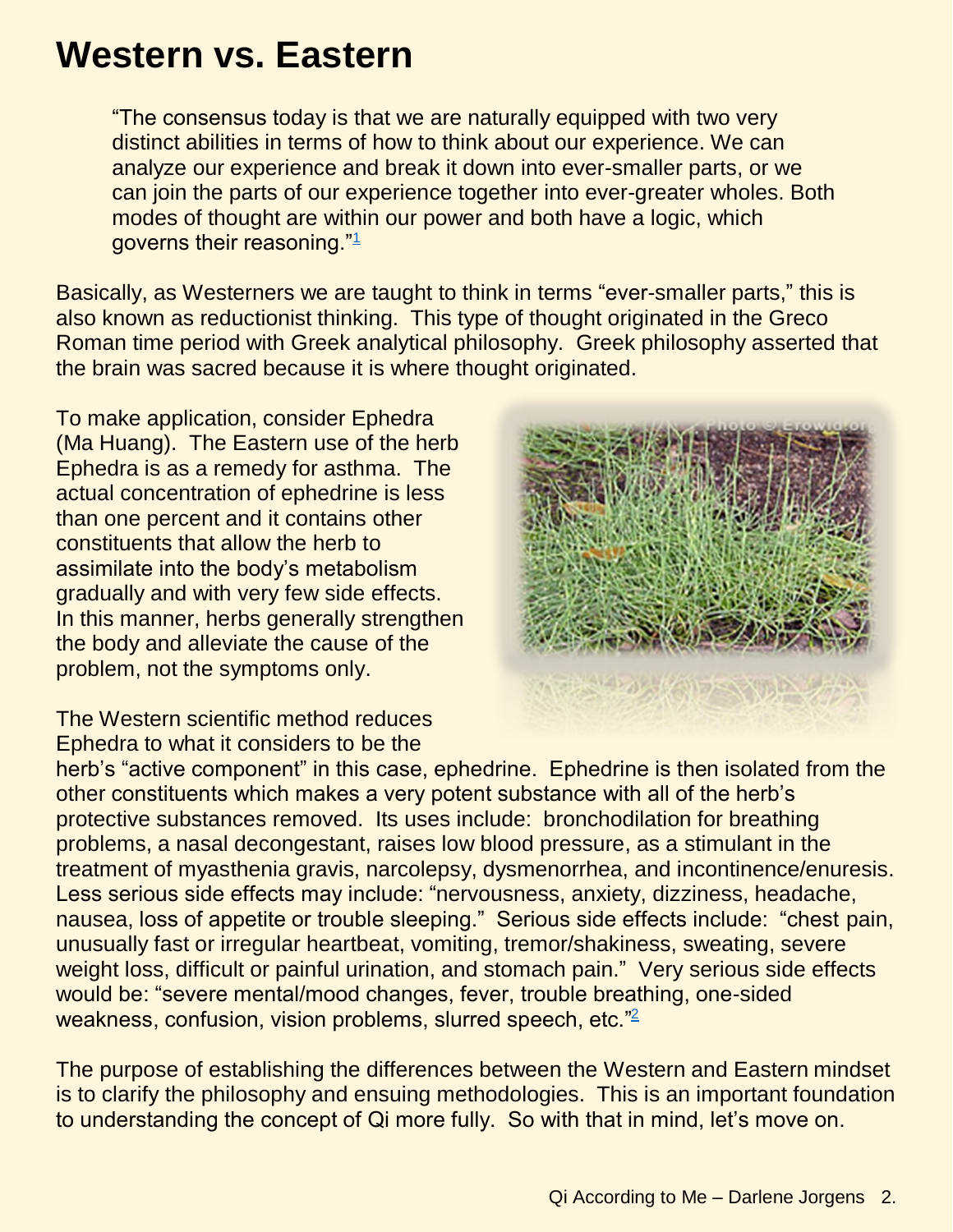## **Where'd It Come From?**

Briefly, the concept of Qi originates with Taoism. Ancient cultures did not compartmentalize. They did not, as we here in the West are all too familiar with, "separate church and state." This means that religious beliefs pervade the government, business, medical, community, family, etc. Virtually everything was interrelated and viewed holistically. When a Chinese believer in Taoism practices Traditional Chinese Medicine (TCM) they incorporate their belief in Qi. In fact, Qi would be considered foundational to TCM.

Here is a more complete definition that reflects the Chinese philosophy:

"The primal 'Life Force' that initiated all things and continues to permeate creation is referred to as *ch'i* (pronounced both "chee" and "key")*.* The precreation state is called *Wu Chi*: ultimate nothingness."[3](http://www.thetruelight.net/booksections/11religions/taoism_pillar1.htm)

#### **Where Is It?**

Qi is thought to be all around us, throughout the entire universe. Qi is in the air we breathe, it is in the food we eat and the water we drink, it is in people - called Human Qi (Ren Qi.) Vital Qi (Hou Qi) is used to describe the Qi of a living being. $4$  Qi is an impersonal force to be found in every living and non-living thing. Qi can be either good or bad. References to Qi may be thought of as "vital energy" should one require a simplistic definition.

Now, personal, human Qi is believed to emanate from within the person in the space between the left and right kidneys, called "the gate of life." This is where the "ancestral" Qi that we would have received from our biological parents, emanates.



Also, it is significant to note that to the Chinese, the Kidneys are the origin of yin and yang in the body. In Western terms, yin/yang would reflect the balance or "homeostasis" in a healthy body. Yin is representative of the constructive, nourishing and fluid aspects of the body while yang symptoms reflect a loss of energy or warmth.

In keeping with simplicity, Qi (vital energy) is said to affect the human body by flowing through the body along meridians (or channels). If the flow of Qi is interrupted, then the body's "yin" and "yang" become unbalanced and as a result, illness may occur.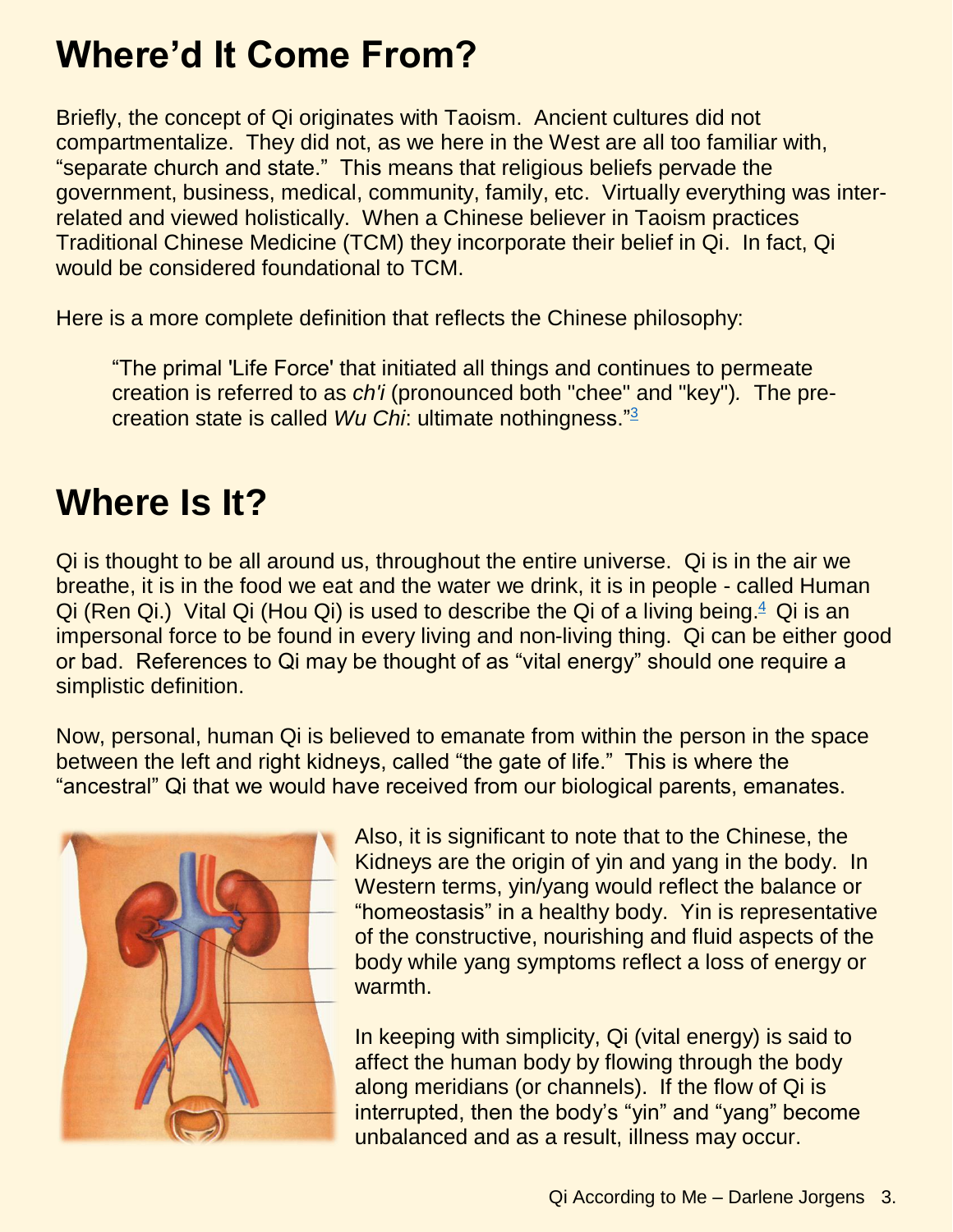# **Yin & Yang**

" In ancient times, physicians … attempted to balance the Yin and Yang Qi circulating in the body, so there was "no fire" in the internal organs. Each internal organ needs a specific amount of Qi to function properly. If it receives an improper amount, usually too much which makes it too Yang or overenergized, it starts to malfunction, in time causing physical damage."[5](http://ymaa.com/articles/basic-concepts-qi-and-qigong)

Yin and yang reflect the movement of Qi throughout the body. They are relative to each other, not opposites. What is sought is a balance, a harmony with the Dao/Tao or impersonal heaven Qi. Not an absolute because an impersonal heaven or earth Qi can change. The fluidity appears in the yin and yang symbol itself. In the diagram to the right yang is the white symbol that is rising, like fire rises. Yin is the



black symbol, like water that rains down. Good or evil moral judgments are not utilized in making yin and yang determinations. Instead it is understood that there is a bit (see the black and white dots in the symbol to the right) of yang in the yin and yin in the yang.

Not everyone knows the correct placement of the yin and yang on the symbol. Often it will be seen depicted backwards and sometimes upside down.

#### **TCM Syndromes & Terminology**

![](_page_3_Picture_7.jpeg)

The Chinese understanding of the kidneys was that of both the urinary organs as well as the endocrine system. Hence, the term Kidney Qi in TCM has a much broader application than it does in Allopathic medicine where the term Kidney would reference the organ only. When the terminology "Kidney Stagnant Qi" is utilized by a TCM practitioner, they are not saying that something is specifically wrong with the kidney organ itself. What is being communicated is that there is a constriction (lack of free flow of Kidney Qi) along the Kidney organ-meridian.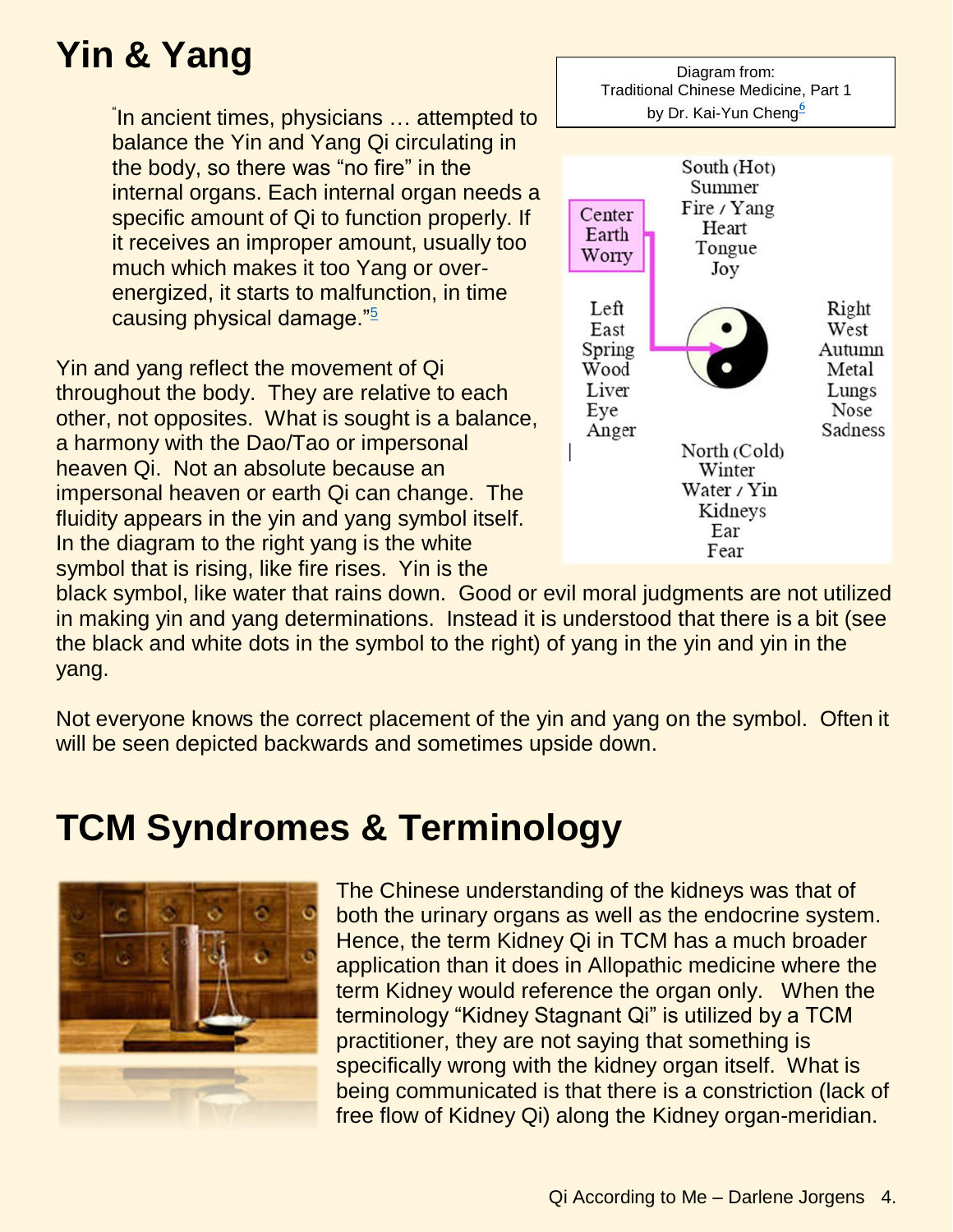![](_page_4_Picture_0.jpeg)

Meridians are a three-dimensional network of invisible energy pathways that are connected to every cell, tendon, bone, organ, and even to each other. It is believed that all things conscious and unconscious in the mind, emotions and spirit is interconnected with this meridian network.<sup>[6](http://www.tcmworld.org/what-is-tcm/the-meridian-connection/)</sup>

As we can see, the Chinese view the body systems more in terms of function instead of form. This is also true of the other eleven TCM organ-meridians: lung, large intestine, stomach, spleen, heart, small intestine, (kidney), bladder, pericardium, sanjiao (triple energizer/burner), gallbladder and liver  $<sup>7</sup>$  $<sup>7</sup>$  $<sup>7</sup>$ </sup>

Although Western medicine recognizes only viruses and bacteria as external pathogens, the Chinese observed that the body mirrors certain climactic conditions." These are called the six pernicious influences; the six pathogenic factors, excesses, or evils. They are wind, cold, heat, dampness, dryness, and summerheat. $8$ 

Simply, Wind is yang and usually comes with another influence such as Cold and is presented by tics, twitches, fear of drafts, headaches and stuffed up nose. A deep invasion of Wind can cause seizures, ringing in the ears and dizziness. Cold is yin and it chills all or part of the body. Heat causes either overactive yang or insufficient yin and creates redness and warmth. Dampness is yin and reflects the spleen's inability to transform fluids in the body. It is associated with mucous. Dryness, yang, is often linked to heat because it creates evaporation and dehydration (i.e. asthmatic breathing, dry cough, acute pain, and fever.) Summerheat, another yang factor, feels humid and oppressive like a sudden high fever and the total lethargy that arises with Dampness.<sup>[9](http://www.docmisha.com/understanding/what.htm)</sup>

## **TCM vs. Allopathic Medicine**

TCM was not founded upon modern scientific values. Rather, it was formulated during a time when the entire known world held similar holistic logic and reasoning. It is based upon by thousands of years of empirical observation individualized to the person, which, although readily dismissed by modern, "science-based" medicine for the masses, does not make it an invalid discipline.

![](_page_4_Picture_7.jpeg)

Practitioners of TCM use a variety of modalities to move Qi within the body thereby clearing areas of obstruction. Some of the more traditional methods are quite well-known such as classic traditional herbal therapy, massage, acupuncture, acupressure, and Shiatsu massage (which is a combination of massage and acupuncture to promote energy flow.) Ayurveda could also be included in the TCM-type modality. Although Ayurveda is an Eastern Indian methodology, the